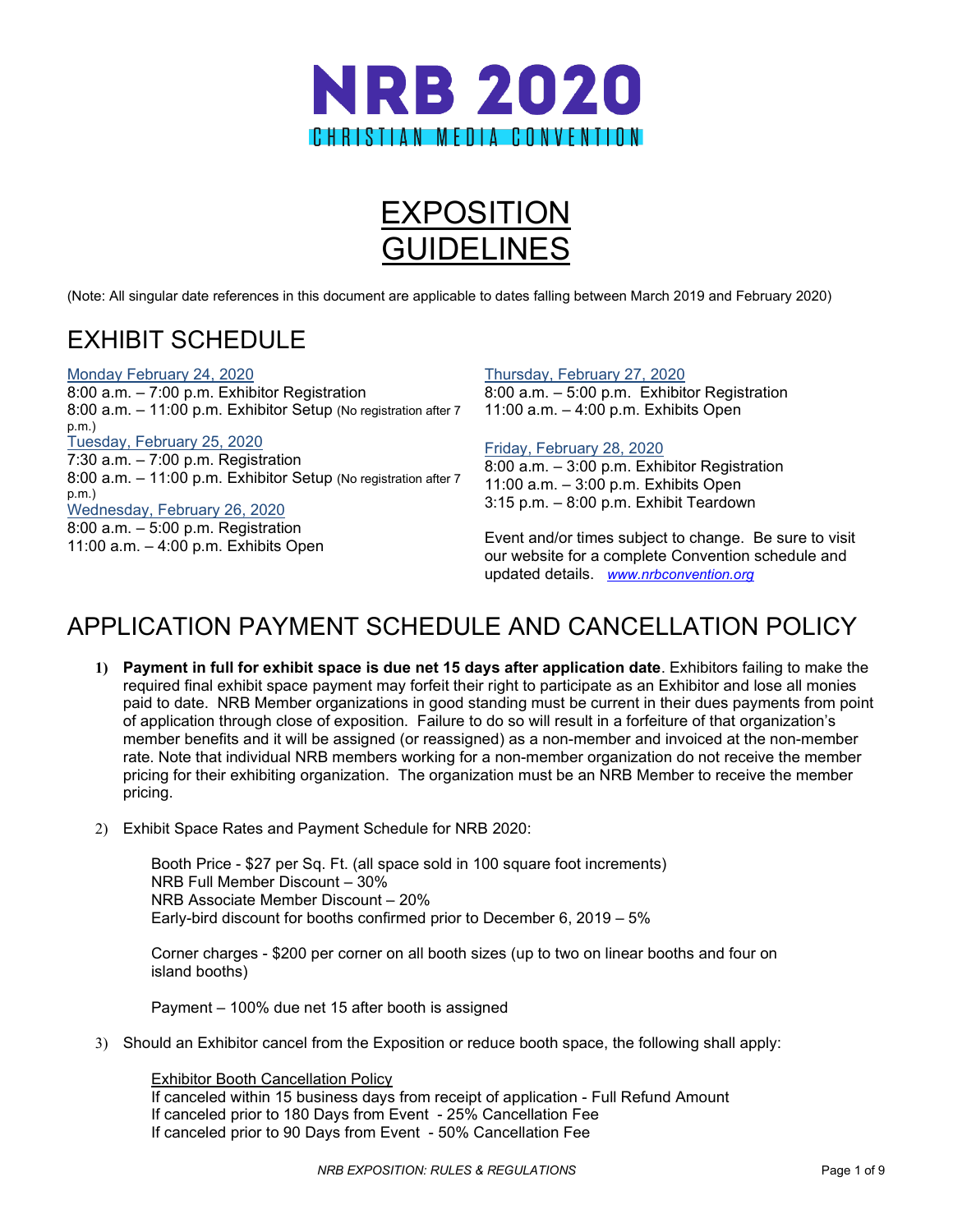If canceled within 90 Days of Event - None.

#### Downsizing schedule

Within 15 business days from receipt of application - No charge.

Prior to 180 Days from Event - 25% of the difference between the total cost and the downsized total cost Prior to 90 Days from Event - 50% of the difference between the total cost and the downsized total cost Within 90 Days of Event - 100% of the difference between the total cost and the downsized total cost

- a) NRB Show Management must receive cancellation in writing (letter, fax, or email). The date on which the notice of cancellation is date stamped shall apply as the official date of cancellation.
- b) Upon notification of cancellation or violation by the Exhibitor of any of the payment or other contract terms, NRB Show Management has the right to re-sell the space vacated without obligation for refund to the Exhibitor.
- c) Exhibit space assigned shall be deemed acceptable by the Exhibitor unless reflected in writing within five (5) business days from the date of NRB Show Management's confirmation of exhibit space (date shown on official booth confirmation email). After space has been confirmed and accepted, a reduction in space is considered a cancellation and will be governed by the same policies as outlined above.
- d) **Reduction in space is treated as a cancellation** and follows the guidelines above and may result in relocation of exhibit space at the discretion of NRB Show Management.
- e) NRB may cancel this Agreement without any liability to NRB Show Management and return all monies paid by the Exhibitor in connection with the rental of booth space in the event that acts of God, war, government regulation or condemnation, disaster, strike, civil disorder, curtailment of transportation facilities, unavailability of accommodations, or any other event, any of which are substantially disruptive to NRB's ability to conduct the Show or which make it illegal, impossible, impractical or imprudent to hold the Show.
- f) All deposits or payments made under this Agreement must be made in United States dollars and any other negotiable instruments must be drawn upon a United States Bank.

### STANDARD BOOTH PROVISIONS

- 1) Provide for each booth:
	- a) 8' high flameproof back wall draping and 3' high flameproof side rail draping (draping is not included for island exhibits)
	- b) General security
	- c) Aisle carpet with daily cleaning (Exhibitors must provide their own booth carpet and cleaning) NOTE: All booths, regardless of size, must use carpet or an alternate professional floor covering to cover all concrete floor space within the booth-no exceptions.
	- d) Free listing in official Convention program book if NRB receives a completed application by early December.
	- e) The NRB 2020 Convention attendee Email list is available to Exhibitors. You can promote your participation at NRB 2020 via email to Convention registrants through an email blast sent to attendees by show management. Restrictions and fees apply.
	- f) Exhibitor Service Kit containing information and forms needed in planning your display and ordering floor covering, electricity, furnishings, Internet connection, etc. for your booth space. The Exhibitor Service Kit will be made available as an online link in the fall.
	- g) Discounted full convention registration pricing for booth staff and for Expo Only registrations.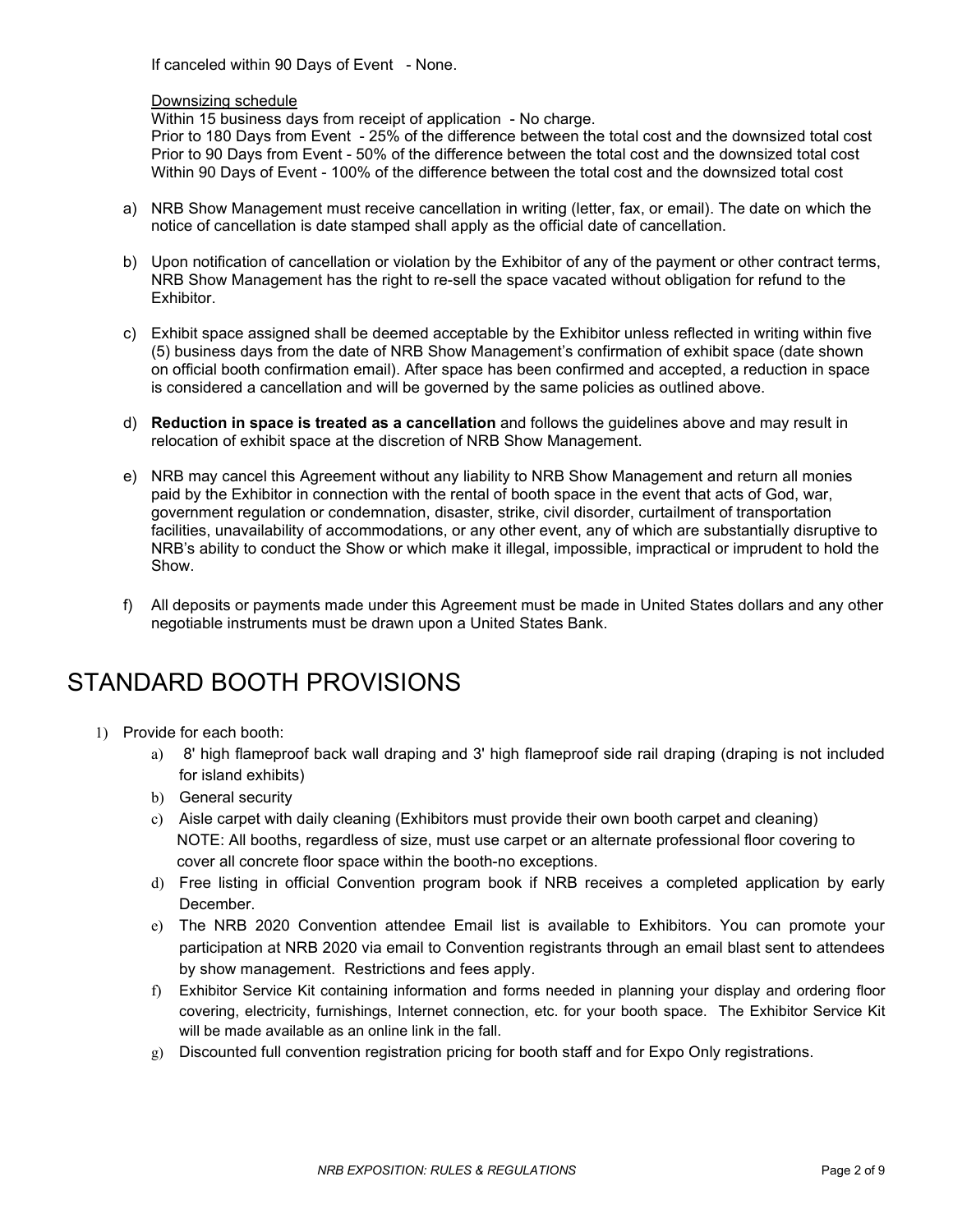#### **Items NOT included:**

The booth fee for standard booth space paid to NRB does NOT include professional floor covering, electricity, drayage, shipping fees, Wi-Fi, chairs, tables, or other furnishings. Those items can be ordered separately through the Exhibit Service Kit.

- 2) Convention Registration discounts for each booth:
	- a) 3 complimentary full convention registrations for booth staff per 100 square feet of booth space (maximum of 10 registrations)
	- b) Additional 3 discounted full convention registrations for booth staff at \$200 each
	- c) Code for exhibiting organization to give to clients and guests for a discounted Expo-Only registration for \$25 (Full price is \$50) - Please note that an Expo-Only registration will not allow access to any sessions.

# SETTING UP AND DISMANTLING

It is the goal of NRB to always maintain the highest visual quality of all booth space located on the exhibit floor during show hours. Achieving this goal aids each Exhibitor in making the finest impression possible on the attendees, who are their potential clients, and creates a superior atmosphere in which to network and conduct business. This also creates an air of professionalism that benefits all who have a significant investment in the continued success of the Convention.

Your booth is an investment in making a positive first impression with attendees. It can be a significant factor in the success you experience through exhibiting at the NRB Convention. Please assist NRB in raising the Exhibit Hall standard to the highest level by visually placing your best booth product on the show floor.

- 1) Setup hours will be 8:00 a.m. 5:00 p.m. on Monday and Tuesday.
	- a) The decorator service desk, facility labor support and loading dock ramps will close at 5:00 p.m. on both days.
	- b) There is no access to the main loading docks after 6:00 p.m. If you are using a common carrier for shipping, it is imperative that your materials are in your booth area prior to 6:00 p.m.
	- c) If you are in the exhibit hall setting up, you may remain until 11:00 p.m., but if you leave the exhibit hall space, you will not be allowed to get back in again.
	- d) Children under the age of 16 will not be allowed on the exhibit floor during set up.
- 2) Booth staff badge pick up
	- a) Convention registration will be open until 7:00 p.m. on Monday and Tuesday.
	- b) All booth staff must be registered in advance. Failure to do so will cause a delay onsite.
	- c) Please have a representative of your organization pick up the registration packet at the Ryman C Registration Desk containing the pre-printed badges for your staff.
	- d) All Booth Staff badges and meal tickets will be in the exhibitor packet along with other important exhibitor information
	- e) Booth Staff will not be able to enter the exhibit hall without their badge. Please make arrangements to distribute the badges to your staff.
- 3) Crate handling and Storage
	- a) GES will furnish crate-handling service.
	- b) They will remove crates, store them, return crates for packing, and load on to dock for return shipment.
	- c) Crates should be properly tagged with the Exhibitor's name and booth number. GES will supply tags for empty crates.
	- d) There is a fee for all drayage services. Drayage is defined as delivery of materials to your booth space; removal and storage of empty boxes and crates during the Convention; returning of boxes and crates at end of show to your booth space for you to pack up materials; delivery of those packed up materials to the carrier loading zone for shipping back to your home office.
	- e) This is a mandatory service unless you qualify as a POV (Personal Occupied Vehicle).
	- f) The fee is based on the weight of your freight.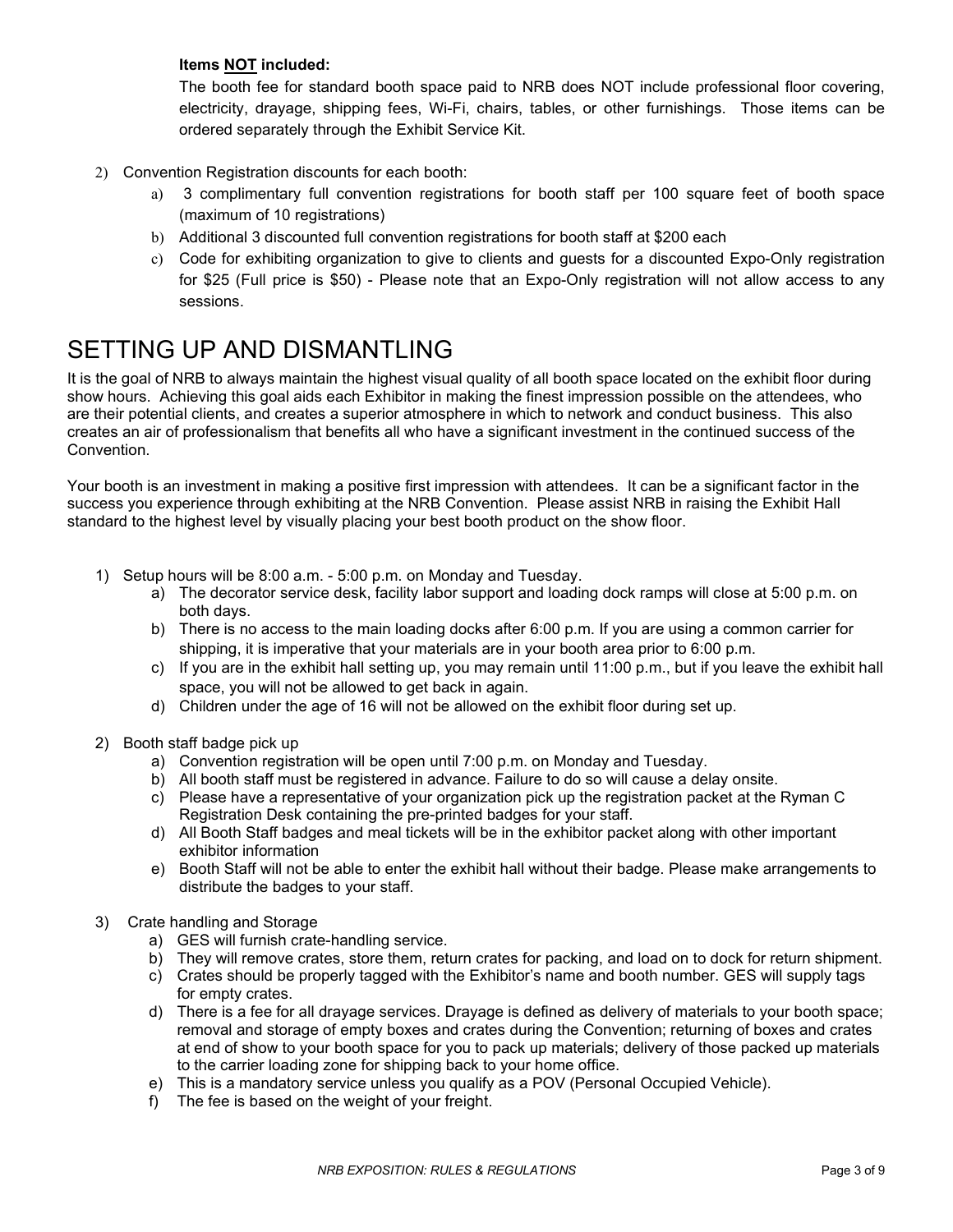- 4) All additional services required by Exhibitors (e.g., furniture, carpeting, rigging, labor, etc.) should be ordered directly from the service contractor, GES. **All booths, regardless of size, must use carpet or an alternate professional floor covering to cover all concrete floor space within the booth-no exceptions.**
- 5) Electrical, Internet, and catering services for use within the Exhibit Hall are ordered from the hotel/Convention center directly through the link found in the Exhibitor Service Kit.
- 6) Each Exhibitor will be able to access the NRB Official Exhibitor Service Kit containing the appropriate order forms via a link well in advance of the Convention. These additional services are not part of this agreement and must be ordered separately.
- 7) Dismantling of exhibits
	- **a)** Dismantling shall not begin until after the official closing of the Exhibit Hall at 3:15 p.m., Friday, the week of Convention.
	- **b)** All exhibit material must be completely removed by the date and time communicated in your Exhibitor Service Kit.
	- **c)** Should it be necessary for an Exhibitor to tear down early, it must be done during non-show hours. Violation of this provision may result in loss of Exhibitor's point and loss of Exhibitor's exhibiting privilege in subsequent NRB Conventions
	- **d)** Exhibitors shall be liable for all storage and special handling charges resulting from their failure to remove exhibit material, crates, etc., by the stated deadline and shall pay all expenses occasioned by such failure.

# USE OF EXHIBIT SPACE AND ADJACENT PUBLIC SPACE

- 1) NRB is a nonprofit, religious organization, and its mission is distinctively Christian.
	- a) All exhibit space applicants should acquaint themselves with NRB's Statement of Faith and Code of Ethics (found at [www.nrb.org,](http://www.nrb.org/) under the section "Who We Are") in order to anticipate whether the applicant's proposed participation would be consistent with the biblical views and practices of NRB and its membership, and to better decide whether the application process should be undertaken.
	- b) The applicant, in making application for exhibit space, warrants and represents that its views and practices are not in conflict with the NRB Statement of Faith and Code of Ethics.
	- c) **NRB has the sole and absolute discretion to deny any application for exhibit space.**
	- d) Any application that is granted by NRB for an NRB Convention in one year or more years does not limit NRB's discretion regarding applications from those applicants for any subsequent Conventions. If, after granting an application, NRB determines that the applicant holds views, or engages in activities that are in conflict with the NRB Statement of Faith or Code of Ethics, NRB shall have the right to revoke such acceptance upon notice to the applicant, and shall refund any monies paid, provided, however, that NRB has the right to withhold some or all of such monies paid by the applicant sufficient to cover any costs, expenses or damages incurred by NRB by reason of the application.
- 2) In addition, NRB Show Management shall also have the right to restrict, alter, or close any exhibit that, because of noise, odors, method of operation, or any other reason, becomes objectionable or otherwise detracts from or is out of keeping with the character of the NRB Convention as a whole. Such restrictions may be applied to persons, things, conduct, or printed materials. No refund shall be due under such circumstances. NRB also shall have the right to exclude any non-conforming party from exhibiting at any future NRB Conventions. These actions shall not constitute exclusive remedies, and NRB may avail itself of any remedy available in law or equity in addition to these actions.

#### 3) **Exhibitors are required to keep at least one attendant in their booth during all show hours.**

- 4) Exhibitor acknowledges that the NRB Convention is designed to be an orderly and controlled event, and its purpose is to present a serious, businesslike atmosphere for promotion of Exhibitors' products.
- 5) Any device or activity that NRB Show Management considers objectionable is prohibited. No live animals may be included in any exhibit without prior written approval from NRB Show Management.
- 6) NRB Show Management must approve Exhibitor-sponsored characters in costume. Once approved they will be given permission to roam public corridors of the Convention and hand-out product/literature in a non-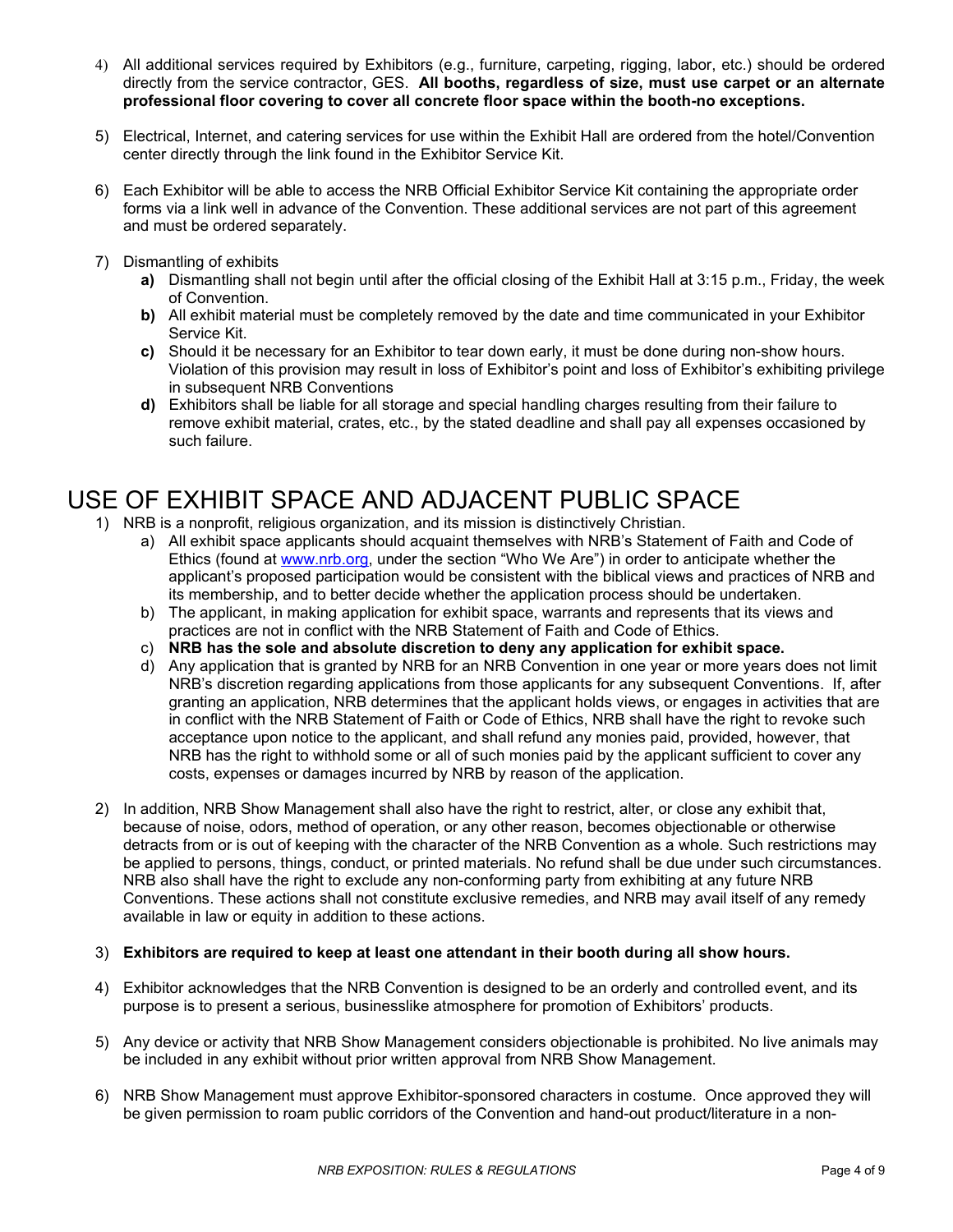disruptive manner to NRB Convention attendees. Show Management has the right to restrict characters to assigned booth space should they be considered too disruptive.

- 7) Exhibitor shall not play loud or live music in its exhibit nor permit any sort of distraction to other Exhibitors. Objectionable noise resulting from the use of audiovisual technology shall be immediately stopped by Exhibitor at the request of NRB Show Management. Sound and loudspeaker systems must be operated in a reasonable way and in such a manner as not to interfere with other Exhibitors. Exhibitor's use of music or audiovisual devices with sound is permitted only in exhibit space and at such decibel levels as not to interfere with the activities of other Exhibitors. NRB Show Management reserves the right to control any sound devices that do not conform to this regulation.
- 8) Exhibitor must show only products relevant to and appropriate for the industry served by NRB.
- 9) At least 25% of the space of each exhibit must be open to accommodate visiting traffic to the exhibit, and each Exhibitor is responsible for keeping the aisles near the exhibit free of congestion due to demonstrations or other promotions.
- 10) All demonstrations, promotional activities, and distribution of materials by or for Exhibitor must be confined within the limits of Exhibitor's exhibit with the only exception being given to approved costume characters (see item 6 above).
- 11) **Autograph sessions by personalities ARE NOT allowed in linear booths.** The Exhibitor with an Island Booth may host such events but only if they can accommodate via rope and stanchion any lines for personality-type autograph events within the assigned exhibit space or a single line around the perimeter of their own booth. If not, the Exhibitor must use the NRB Convention designated autograph booths. No lines may be formed within aisle ways that restrict access to other Exhibitor booths.
- 12) NRB Show Management shall have the right to restrict the use of glaring or irregular lighting effects.
- 13) Exhibitor shall maintain the exhibit in neat and clean condition.
- 14) Exhibitor shall not allow any article to be brought into, nor permit any act to be done in the Exhibit Hall, that will increase the premiums or void policies of insurance held by NRB, the official Convention decorator, its agents, etc. Exhibitor shall be liable for any damage caused directly or indirectly by Exhibitor to any part of the Convention center, including but not limited to floors, walls, and columns.
- 15) Should any space for which a signed contract and payment has been received remain unoccupied or unaccounted for by 6:00 p.m. Tuesday evening prior to show opening, NRB reserves the right to rent or otherwise use the space and shall not be obligated to refund the booth payment.

## SERVICE CONTRACTOR AND FREIGHT HANDLING

- 1) Arrangement and payment for transporting goods to and from the show, as well as for receiving, decorating, and removing exhibits, are the Exhibitor's responsibility.
- 2) Exhibitor Service Kit containing information and order forms for furnishings, freight handling, labor, ancillary services, registration, housing, etc., will be made available via online link to the Exhibitor well in advance of the Convention.
- 3) Exhibitors agree to ship, at their own risk and expense, all articles to be exhibited and agree to conform to the rules for shipping as contained in the Exhibitor Kit. The exhibit facility has no facilities for receiving and storing materials prior to the opening of the Exposition. DO NOT ship large items such as equipment and/or displays to the facility or to the hotel in which exhibit personnel are housed. You will incur double charges if you ship in this manner. These properties are not capable of accommodating materials for tradeshows. Instead, we have provided shipping information to a warehouse prior to the show. Please consult your Exhibitor Service Kit for details.
- 4) All costs of shipping, cartage, and handling are to be borne by the Exhibitor. The service contractor selected by NRB will handle all the drayage from the drayage warehouse to the Exhibitor's booth; remove crates and empty cartons; return them at the end of the show; deliver packed goods to the loading dock of the Convention center; and load the items onto transport vehicles for a fee. Save money by shipping through GES Logistics,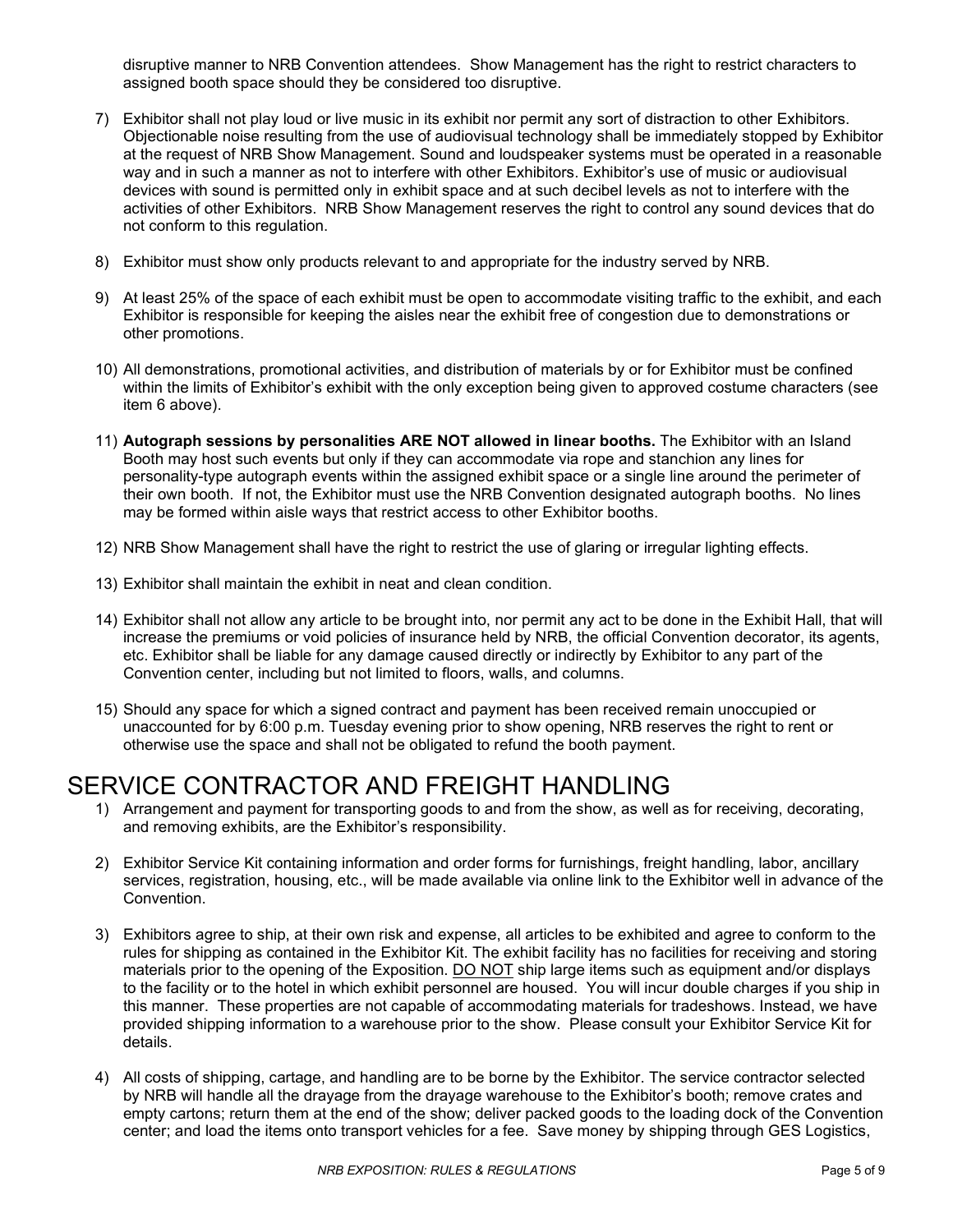Roadway, Yellow Freight, or UPS Freight. Using UPS (regular) or Federal Express shipping will incur additional charges.

- 5) HAND CARRY AND/OR CARTLOAD INSTRUCTIONS/GUIDELINES
	- a. Exhibitors may bring their own material via a personally owned vehicle (POV-such as a car, minivan, etc. NOT a commercial vehicle such as a cargo van, bus, trailer, rented panel truck, etc.) to the facility (8 pieces-200lb max for Cartload Service) or Hand Carry – One (1) Person One (1) Trip to booth (max 100lbs) (person must be a full time employee of the exhibit company) and into the exhibit hall as long as they meet the instructions/guidelines outlined in the Exhibitor Service Kit.
	- b. Since there is no official POV Dock, GES will provide instructions as to where you should park if you are going to Hand Carry and where they should park if they are going to use the Cartload Service.
	- c. Details on these guidelines can be found in the Exhibitor Kit. Please contact Brad Ferrell at [BFerrell@ges.com](mailto:BFerrell@ges.com) with questions.
	- d. At no time will hotel Bellmen be allowed to transport materials into the exhibit hall.

# USE OF EXHIBITOR-APPOINTED CONTRACTORS (EAC)

Exhibitors choosing to use labor services other than those provided by the official service contractors must notify NRB in writing of their intention to utilize an Exhibitor-appointed contractor and provide NRB with the following information:

- 1) The name, address, and telephone number of the firm and the name of the person who will be in charge of the operation (An Exhibitor-appointed contractor form will be inserted in the Exhibitor Kit.)
- 2) Evidence that the Exhibitor-appointed contractor has obtained or will obtain all licenses and permits, and has satisfied or will satisfy all bonding requirements of the federal, state, county, or municipal governments and the exposition hall management prior to commencing work. Evidence of actual compliance must be provided upon request.
- 3) An original Certificate of Insurance.

The insurance certificate(s) must state that the policy:

- Will be in effect during the installation and dismantle dates.
- That the policy covers comprehensive general liability against claims for bodily injury or death and property damage of not less than \$1,000,000.00 for each occurrence.
- That the policy provides worker's compensation insurance coverage for all employees and temporary labor hired to perform work on this event;
- The approximate number of union personnel to be ordered; and
- Name of the exhibiting company and booth number the contracted work is for.

NRB shall work only with Exhibitors, because contracts for exhibit space are between NRB and Exhibitors. Communication with Exhibitor-appointed contractors shall be the responsibility of Exhibitor. If deadline dates are not met, the request to use an Exhibitor-appointed contractor may be denied, and Exhibitor may be required to utilize the Official Contractor's labor.

All Exhibitor-appointed contractors shall:

- A. Assure NRB that their employees have and will at all times wear the badges provided by NRB;
- B. Follow the scheduled work times and abide by all NRB installation and dismantle rules;
- C. Confine operations to the exhibit area of its client(s). No service desk, storage areas, or other work facilities will be allowed elsewhere in the hotel or Convention center;
- D. Comply with labor agreements and practices and must not commit, nor allow to be committed by persons in their employment, any acts that could lead to work stoppages, strikes, or labor problems, and
- E. Coordinate their activities with the Official Service Contractor who shall control all exposition floor, aisles, loading docks, service areas, and storage areas.

Exhibitors shall be responsible for the actions of their Exhibitor-appointed contractor. Violation of these rules may lead to expulsion of the Exhibitor or the Exhibitor-appointed contractor from the hotel or Convention center.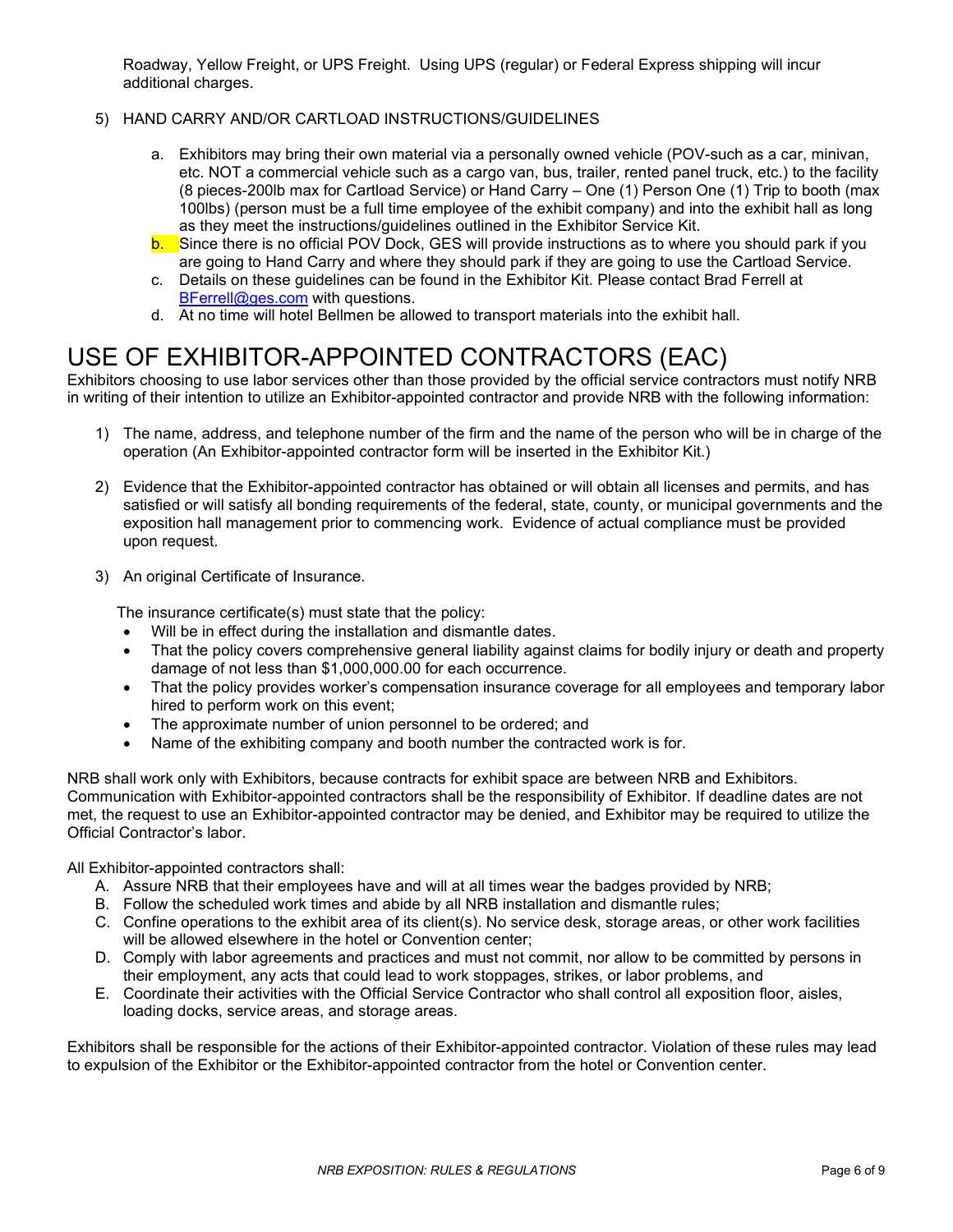# EXCLUSIONS FROM EXHIBIT HALLS

- 1) Firms or organizations not assigned space in the exhibit area shall be prohibited from exhibiting or soliciting business within the exhibit or Convention area and any hotel in which NRB has contracted for sleeping rooms for Convention attendees. Failure to comply with this prohibition may result in denial of future exhibiting opportunities and/or attendance at NRB Conventions.
- 2) Alcoholic beverages will not be permitted on exhibit floor.
- 3) The NRB Convention is designated as a non-smoking event. Smoking is prohibited in all meeting rooms, social functions, and the Exhibit Hall.
- 4) Exhibitor shall not make badges available to representatives of non-affiliated companies.
- 5) Helium gas canisters and helium-filled balloons will not be permitted on exhibit floor.
- **6) No children under the age of 16 are permitted in the Exhibit Hall during move-in and move-out.**
- 7) NRB Convention participants may not sell tickets to hold raffles, lotteries, or games of chance.
- 8) Exhibitor shall be responsible for the behavior of individuals to whom it authorizes NRB to issue badges, and NRB reserves the right to deny or void a badge of, and to deny access to or remove from Exhibit Hall, any person whenever, in NRB's sole and absolute discretion, doing so would be in the best interest of NRB, any of its Convention Exhibitors or attendees, or its Convention.
- 9) NRB shall have the right to deny access to Exhibit Hall by any Exhibitor not current (at the date scheduled for setup) on all accounts, fees, or other monies owed NRB, including those unrelated to exhibition booth space.
- 10) All food and beverage products not produced by the exhibiting manufacturer must be purchased through the official concessionaire of the hotel or Convention center.
- 11) Photographing, videotaping, or filming of Exhibit Hall for broadcast or publication purposes, including exhibit set-up and dismantle, is prohibited unless taken by official photographers. Official photographers include press personnel with NRB authorized press credentials and NRB Show Management's official photographers. Nevertheless, it is the prerogative of each Exhibitor to grant or deny permission to allow his or her exhibit and/or products to be photographed, filmed, or videotaped. Attendees and Exhibitors may take photos for personal use only.

#### MISCELLANEOUS

- 1) Exhibitor shall strictly comply with all laws pertaining to its exhibition at NRB's Convention, including, but not limited to, laws pertaining to copyrights, trademarks, antitrust, promotions, and giveaways. With respect to the installation and operation of its exhibit, Exhibitor shall be responsible for knowledge of and compliance with any and all Convention center, local, city, state, and federal ordinances, statutes, rules, and regulations pertaining to safety, fire, and health.
- 2) In compliance with the Americans with Disabilities Act NRB wishes to ensure that no individual with a disability is excluded, denied services, or otherwise treated differently than other individuals. The Exhibitor shall be responsible for ensuring access to its exhibit by the disabled and shall be solely liable under the ADA, and any other applicable disability law, for any failure to provide such access to any person.
- 3) Exhibitor shall be responsible for security in its own booth at all times, notwithstanding the fact that NRB hires a firm to provide security for NRB Convention. Perimeter security for the Convention will be furnished by NRB during installation, dismantling, and show days. Such security is intended to be a courtesy to Exhibitors. It is not intended to be a guarantee against any kind of loss or theft or to relieve Exhibitors of their responsibility to safeguard their own materials, equipment, and displays at all times.
- 4) Exhibitor acknowledges that any and all property of Exhibitor, including any personal property of individuals, is solely Exhibitor's responsibility, and NRB shall have no liability for such property in the event of fire, theft, or mysterious disappearance, or for any loss, physical damage, or indirect damage as a result thereof. Insurance coverage shall be the responsibility of Exhibitor. Exhibitor is advised to carry special insurance to cover exhibit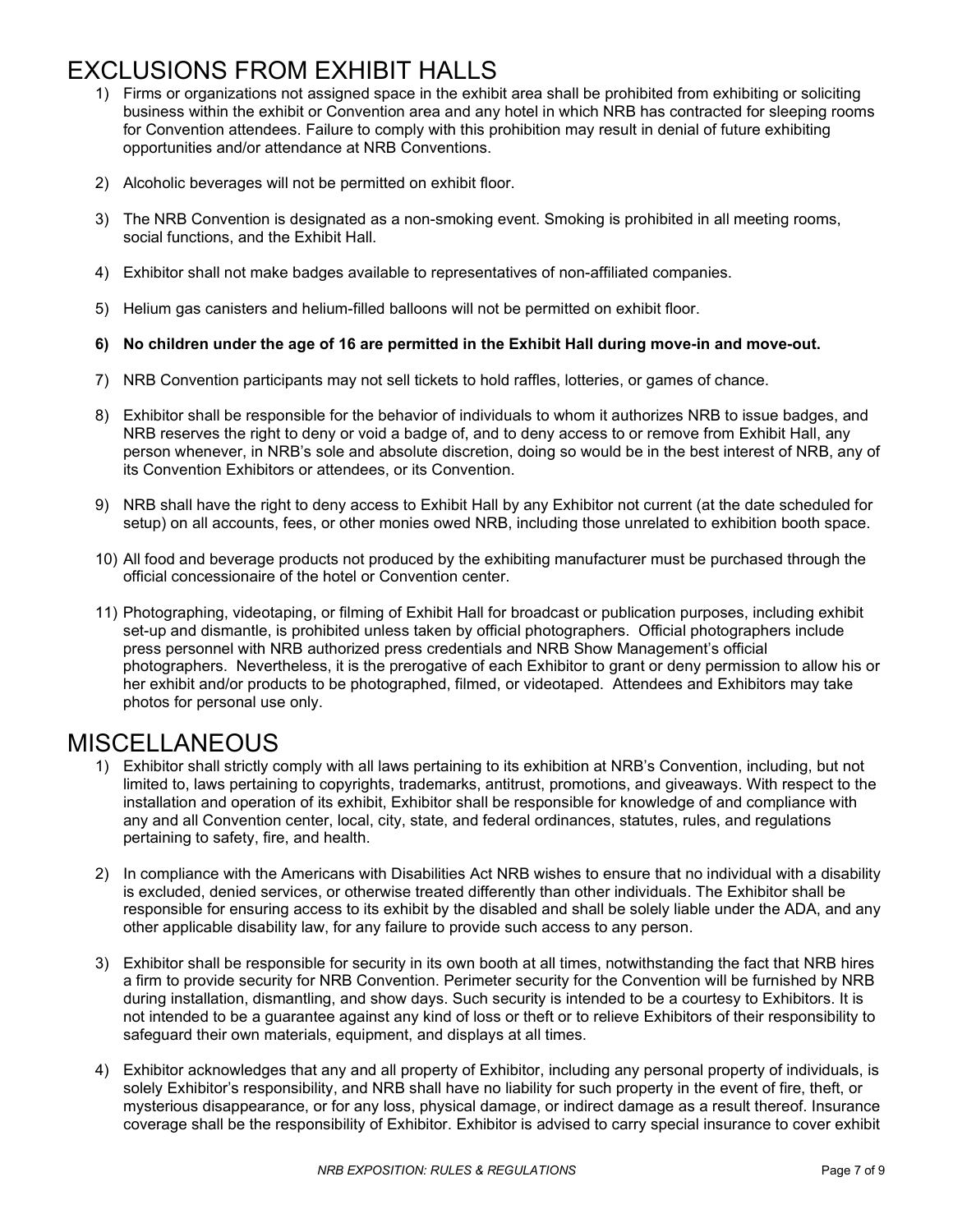material against loss or damage, and public liability insurance against injury to the persons and property of others.

- 5) Following execution of Exhibitor's Application by NRB, NRB's liability for breach of the resulting contract shall be limited to the Space Rental Fee paid to NRB by Exhibitor. In no event shall NRB be responsible for consequential damages. Any bankruptcy filing of any kind by Exhibitor or Exhibitor's insolvency shall constitute a breach of the Application and the contract resulting from NRB's acceptance of the Application. Either party's waiver of or failure to exercise any right provided for in the Application or these Rules & Regulations shall not be deemed a waiver of any further or future right hereunder.
- 6) Following acceptance and execution of this application by NRB, any breach of the resulting contract by Exhibitor, its officers, directors, agents, or employees may, in NRB's discretion, result in immediate or future loss of Exhibitor's exhibiting privilege.
- 7) Exhibitor assumes all responsibility and liability for losses, damages, and claims arising from any cause whatsoever in the use or occupancy of the exhibit space by Exhibitor or his assigns. Exhibitor will indemnify NRB, its officers, directors, employees, agents, and representatives, and hold them harmless from any and all liabilities in respect of suits, proceedings, demands, judgments, damages, expenses, and costs (including, without limitation, reasonable attorneys' fees and costs, as well as expenses incurred in the investigation, defense, or settlement of any claim covered by this indemnity) that NRB may suffer or incur by reason of participation in NRB's Convention by Exhibitor, its officers, directors, employees, agents, or representatives.
- 8) Should any contingency prevent the holding of the NRB Convention, NRB Show Management shall retain only such part of Exhibitor's Space Rental Fee as required for expenses incurred up to the time such contingency shall have occurred. If, for any reason, the NRB Convention shall be canceled or deferred, Exhibitor waives all claims for damages.
- 9) Exhibitor must surrender their occupied space in the same condition it was in at the commencement of occupation.
- 10) If Exhibitor's materials fail to arrive, Exhibitor shall nevertheless be responsible for all amounts due hereunder.
- 11) In holding the NRB Convention, NRB does not act as the agent of Exhibitor, the hotel, the Convention center, or any other party.
- 12) Only advertising approved by Show Management can be displayed in any Convention public space. Nothing is to be posted, nailed, or otherwise attached to any part of the building without the express approval of NRB.
- 13) If you are planning to have any retail sales from your exhibit space, it is necessary for you to contact the state revenue office to request appropriate forms. Contact information is contained in the Exhibitor Service Kit.

### **EXHIBITOR POINT ASSIGNMENT PROCESS:**

- 1) An organization's exhibit points are determined as follows:
	- a) One point if your organization is an NRB Member
	- b) One point for every 100 square feet (10'x10' unit) of space purchased (cumulative from past years)
	- c) One point for every year an organization has exhibited
	- d) Various points due to level of sponsorships
- 2) Exhibit points will be calculated prior to the assignment process. Each organization may review its number only.
- 3) Two consecutive absences from exhibiting at the annual NRB Convention will result in loss of all accrued Exhibitor points.
- 4) Transferring of Exhibit Points:
	- a) If an Exhibitor is sold to a non-exhibiting organization, the points acquired by the Exhibitor transfer to the acquiring organization.